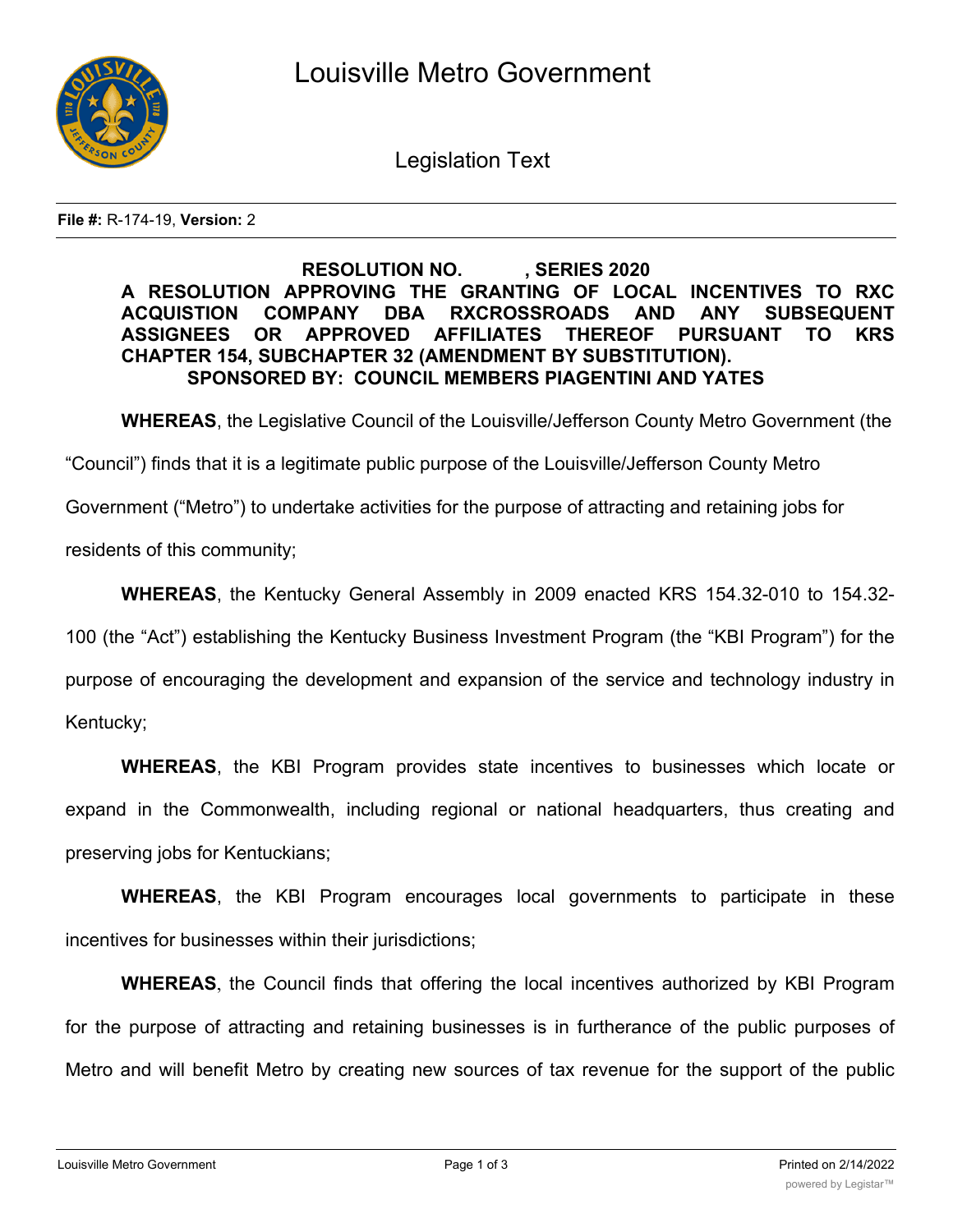services provided by Metro; and

**WHEREAS,** Rxc Acquistion Company Dba Rxcrossroads has applied for the benefits authorized under the KBI Program to assist its expansion of existing operations to 5101 Jeff Commerce Drive, Louisville, KY.

## **NOW, THEREFORE, BE IT RESOLVED BY THE LEGISLATIVE COUNCIL OF THE LOUISVILLE/JEFFERSON COUNTY METRO GOVERNMENT (THE COUNCIL) AS FOLLOWS:**

**SECTION I:** That the Council does hereby approve participating in the grant of incentives to Rxc Acquistion Company Dba Rxcrossroads (the "Company"), and any subsequent assignees and approved affiliates thereof, under the KBI Program, subject to the Company satisfying the requirements set forth in the Act, including minimum full time jobs, investment, and wage and employee benefits, and subject to the terms of this Resolution.

**SECTION II:** That the Council does hereby agree to participate in the grant of incentives under the KBI Program by contributing one-half of one percent (0.5%) of the local occupational tax pursuant to the provisions of KRS 154-32.090. The State to Local participation ratio in this grant of incentives shall be 75% to 25%, and the Company shall pay a minimum average salary equal to or greater than \$31,000 at activation.

**SECTION III**: That the Mayor and other appropriate officers and employees of Louisville/Jefferson County Metro Government are authorized and directed to execute, acknowledge and deliver on behalf of Louisville/Jefferson County Metro any and all papers, instruments, certificates, affidavits and other documents, and to do and cause

to be done any and all acts and things necessary or proper for the grant of incentives as authorized by the Act and this Resolution.

**SECTION IV:** No portion of the funds derived by the Company from the grant of incentives herein shall be used by the Company for any purposes designed to prevent, limit, discourage or